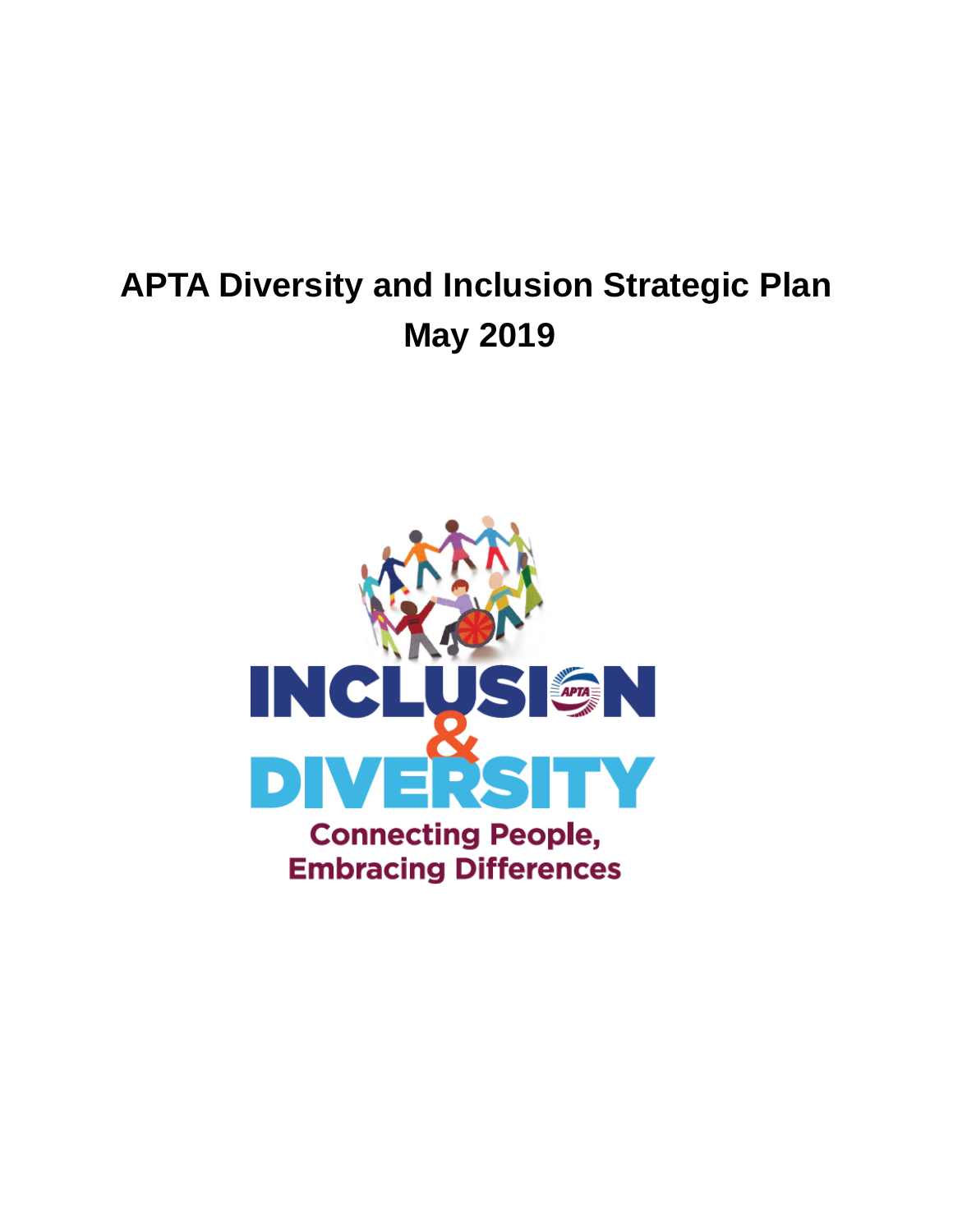*APTA promotes an inclusive culture that supports and celebrates the unique attributes and perspectives of its individual members, allowing each and every person to make their fullest contribution to the industry. APTA defines diversity as the inclusion of differences and similarities from all categories of members and covers such areas as disability, gender, gender identity and sexual orientation, age, ethnicity, race and geographic origin, size of transit property or business member organization, all of which contribute to the fulfillment of APTA's mission. When the term diversity is used in this document it includes but may not be limited to these groups.*

### **PREAMBLE**

WHEREAS, it is the goal of the American Public Transportation Association (APTA) to create an environment of inclusion that welcomes and values the diversity of its membership as a strength of the industry and the Association;

WHEREAS, an inclusive environment is essential for each and every member to contribute to the fullest towards achieving the goals and objectives of the Association;

WHEREAS, APTA is committed to promoting greater understanding of the importance of mobility and access in strengthening the overall quality of life in the diverse communities served by public transportation throughout North America;

WHEREAS, APTA reaffirms its commitment to the goals and policies that result in diversity and inclusion being encouraged, promoted and innate to the business processes and activities throughout all levels of the Association during the course of the Association's business and programs;

WHEREAS, the APTA Board of Directors and Executive Committee shall adopt policies and programs that establish a culture of inclusion as a foundation that reflects, increases, promotes, supports and sustains the diversity of the APTA membership in all levels of the organization;

WHEREAS, the responsibility for implementation of these policies and programs rests with the leadership of the Association and the APTA President & CEO;

NOW, THEREFORE, be it resolved that the APTA Executive Committee hereby establishes the Diversity and Inclusion Council and the Diversity and Inclusion Strategic Plan.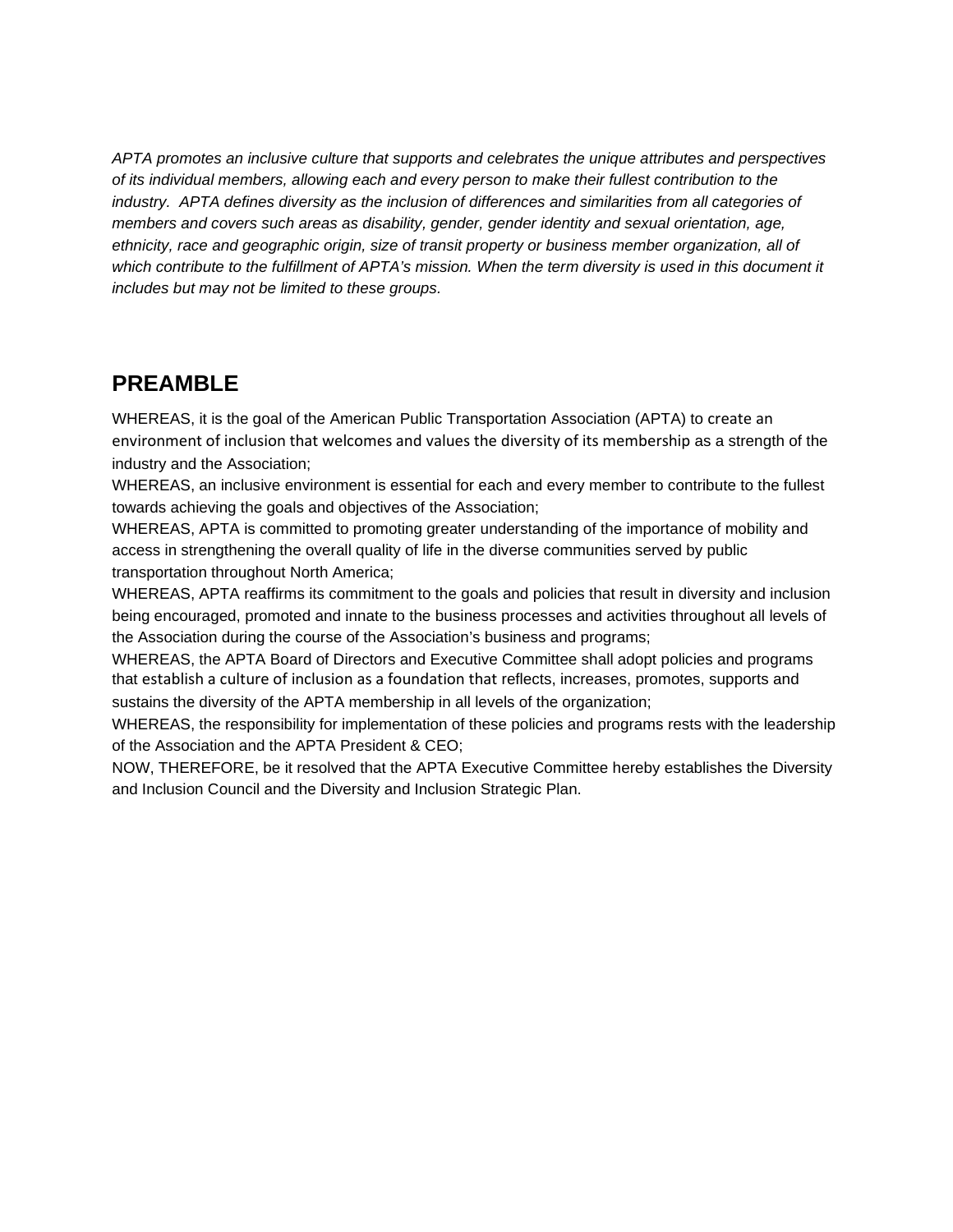## **DIVERSITY AND INCLUSION COUNCIL MEMBERSHIP**

The Diversity and Inclusion Council reports directly to the APTA Chair and APTA Board of Directors. Membership to the Council shall be open to all APTA members in good standing. Council leadership shall be provided through a Steering Committee, including eleven (11) Designated positions and five (5) Appointee positions, as described below:

### **Designated**

- 1. APTA Immediate Past Chair, Council Chair
- 2. APTA Vice Chair, Council 2<sup>nd</sup> Vice Chair
- 3. Chair, APTA Workforce Development Committee
- 4. Chair, APTA Procurement & Materials Management Committee
- 5. Chair, APTA Access Committee
- 6. Chair, APTA Policy and Planning Committee
- 7. Chair, APTA Legislative Committee
- 8. Chair, Business Member Board of Governors (BMBG)
- 9. Chair, Transit Board Members Committee
- 10. Co-Chair LGBT Task Force (selected from amongst 3 co-chairs of the Task Force)
- 11. APTA President and CEO

### **Appointed**

- 1. Council Vice Chair (appointed by membership at large)
- 2. Council Secretary (appointed by Council Chair)
- 3. Conference of Minority Transportation Officials (COMTO) Representative (appointed by COMTO)
- 4. Women's Transportation Seminar (WTS) Representative (appointed by WTS)
- 5. Latinos in Transit (LIT) Representative (appointed by LIT)
- 6. Leadership APTA Graduate (appointed annually by Leadership APTA Committee Chair from the most recent graduating class for 1-year term)

The APTA Immediate Past Chair shall serve as Chair of the Diversity and Inclusion Council.

The Vice Chair of the Council shall be appointed by Council members from the membership at large for a term of three (3) years. The appointment will take place by election at the Council meeting during the APTA Annual Meeting where the sitting Vice Chair's term ends. All votes shall be by simple majority of Council members present and voting. Nominations for Council Vice-Chair shall be solicited in writing 60 days prior to the date of the Council meeting where voting takes place. Nominations may also be accepted from the floor at the Council meeting where voting takes place.

The Vice Chair shall chair meetings in the absence of the Chair of the Council and assist the Chair in the development and conduct of Council activities. He/she shall serve a term of three (3) years.

The APTA Vice Chair shall serve as the 2<sup>nd</sup> Vice Chair of the Council.

The Council Secretary will be appointed by the Council Chair for a term of three (3) years. The Secretary shall be responsible for keeping records of Committee actions, including the certifying of minutes of Committee meetings, and carrying out such other duties as may be assigned by the Chair.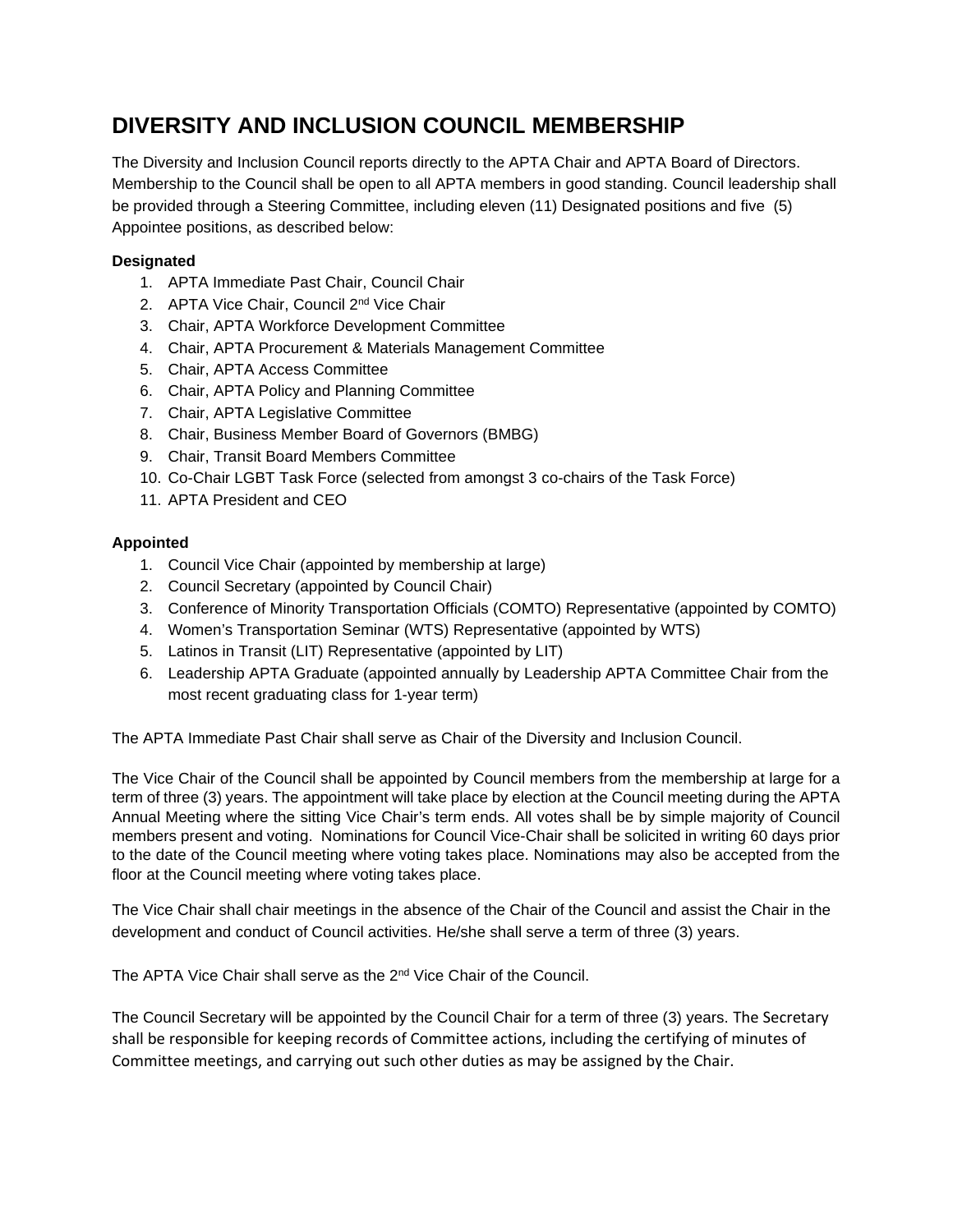# **DIVERSITY AND INCLUSION COUNCIL MEETING SCHEDULE**

The Diversity and Inclusion Council shall conduct its business through a series of in-person meetings outlined below. In addition the Council may schedule additional virtual meetings when needed, ensuring the schedule maximizes access to and inclusion of as many APTA members as possible.

#### **Council Meeting Schedule**

| October          | <b>APTA Annual Meeting</b>                             | In-person Council meeting                                          |
|------------------|--------------------------------------------------------|--------------------------------------------------------------------|
|                  |                                                        |                                                                    |
| December/January | <b>APTA December</b><br>Meetings/Conference call       | Strategic Planning session of<br><b>Steering Committee/Council</b> |
|                  |                                                        |                                                                    |
| March            | <b>APTA Legislative Conference</b>                     | In-person Council meeting                                          |
|                  |                                                        |                                                                    |
| May/June         | Rotate between APTA Bus and<br><b>Rail Conferences</b> | In-person Council meeting                                          |

# **ROLE OF THE DIVERSITY AND INCLUSION COUNCIL**

The role of the Diversity and Inclusion Council shall be to:

- Serve as an advocate and support for advancing diversity and inclusion practices throughout the Association and industry;
- Establish APTA's goals and objectives for promoting a culture of diversity and inclusion throughout the Association, its strategic plan, policies, business practices, and activities;
- Establish and maintain a multi-year Work Program, including timeline, budget, measures of success for activities towards meeting the goals and objectives established by the Council's Strategic Plan;
- Annually monitor and report out on the implementation of and progress in completing the Work Program;
- Evaluate the outcomes of efforts towards achieving the goals and objectives of the Council, and provide recommendations to the Executive Committee on diversity and inclusion concerns or issues raised within APTA or in the transit industry;
- Adjust the Diversity and Inclusion Strategic Plan and Work Program based on the evaluation of outcomes and concerns raised;
- Provide an annual status report on the Diversity and Inclusion Strategic Plan and work program to the APTA Board of Directors at its Annual Meeting.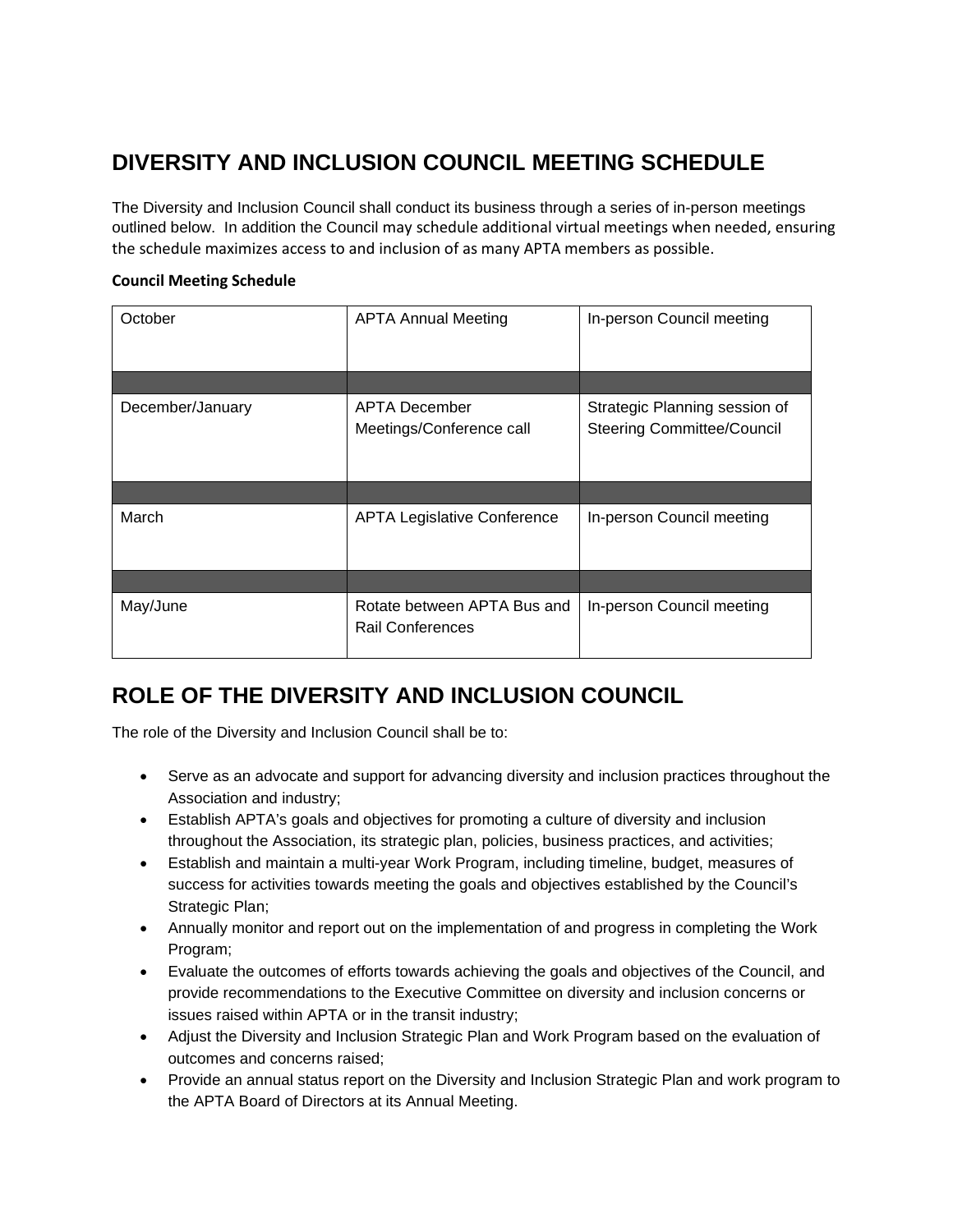# **DIVERSITY PLAN GOALS AND OBJECTIVES**

**Goal #1: Advocate for the importance of diversity and inclusion as a culture that is essential for the Association and industry to successfully achieve the transportation mission and goals that are relevant to our industry, organizations and communities today** 

- 1. Develop and annually update a multi-year Work Program including activity, timeline, budget, measures of success towards advancing a positive diversity and inclusion culture at APTA and within the industry
- 2. Engage and assess membership to understand how diverse and inclusive the membership feels about the Association and its members, activities, advocacy, policies, etc.
- 3. Monitor issues and trends in diversity and inclusion and recommend actions to the APTA Board of Directors to ensure the Association is proactive in addressing them.

### **Goal #2: Create an environment of Inclusion that is open and inviting to all members of APTA, at all levels of their organizations**

- 1. Incorporate diversity and inclusion topics into conference sessions, training workshops, webinars, and eLearning resources for members and staff.
- 2. Annually conduct an orientation for new Board of Director members and APTA committee chairs on APTA's Diversity and Inclusion Policy, Strategic Plan and Work Program.
- 3. Serve as the industry's clearinghouse for diversity and inclusion by providing member access to key strategies, best practices, expert industry contacts, lessons learned and other resources through APTA's online resources on Workforce Development.
- 4. Maintain a resource database of minority, women, and LGBT general managers, presidents/CEOs, assistant general managers and vice presidents as well as those with disabilities, for use in identifying potential candidates for career opportunities within the industry and for leadership opportunities within APTA.
- 5. Ensure that APTA career development and training programs for employees at all levels of members' organizations, including Leadership APTA, the Mid-level Managers program, the Emerging Leaders Program and Frontline Employee training, are available to persons with diverse backgrounds and capabilities.
- 6. Through the American Public Transportation Foundation (APTF) Scholarship Program, encourage professionals of all ages and diverse backgrounds and capabilities to choose careers in public transportation.
- 7. Continue to include advancement of Diversity and Inclusion as a qualitative measure for scoring nominees for the Public Transportation System Outstanding Achievement Awards.
- 8. Promote and support programs and activities of industry partners including Women's Transportation Seminar (WTS) and Conference of Minority Transportation Officials (COMTO) and encourage reciprocal support of APTA's programs and activities. (APTA/COMTO/WTS staffs hold coordinating meetings on a periodic basis.)
- 9. Provide and report to the APTA Board of Directors an annual status report on APTA's Diversity and Inclusion Strategic Plan and Work Program, including any recommendations on how to improve diversity and inclusion policies and programs throughout the organization.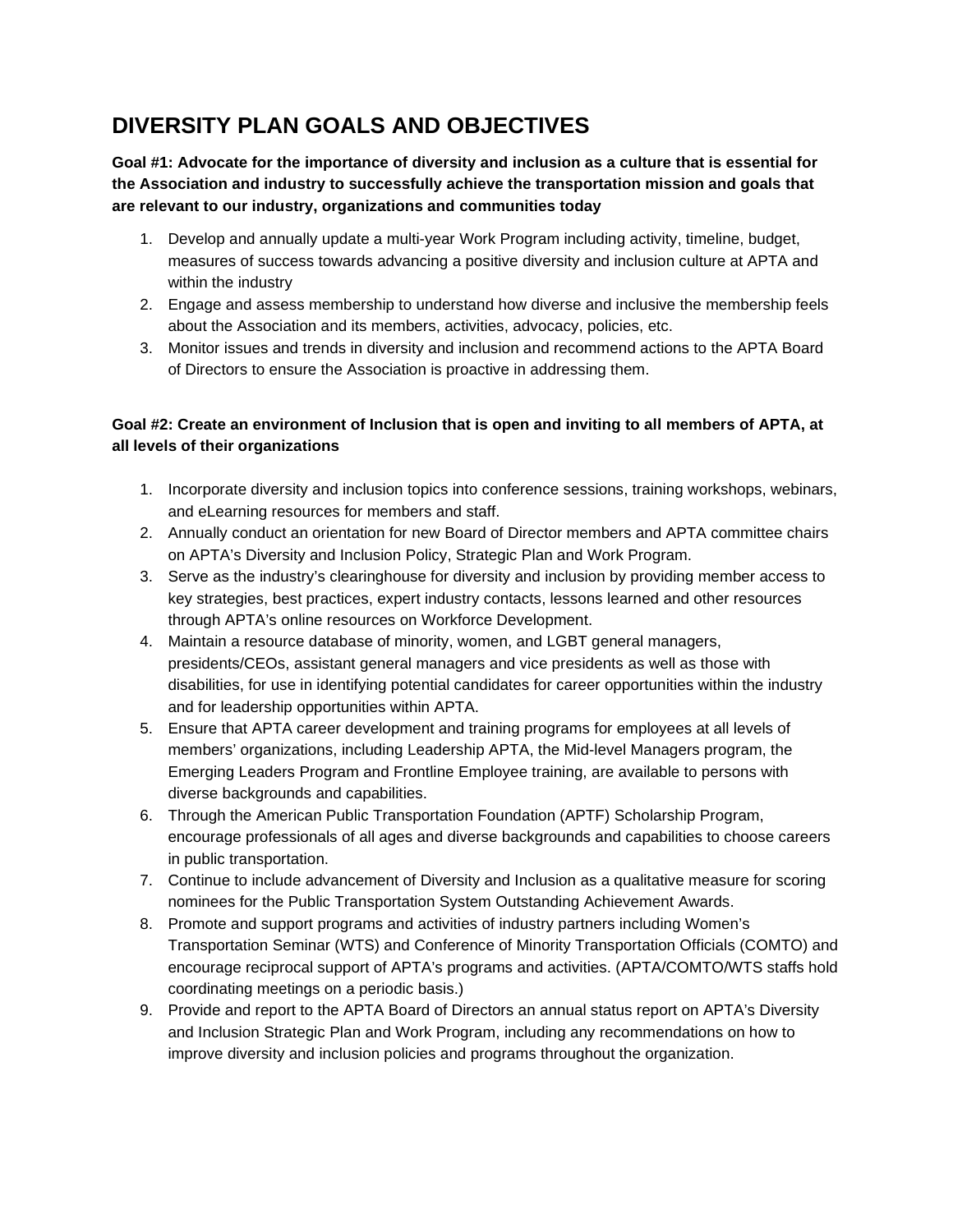**Goal #3. Encourage diversity and inclusion within APTA's community to foster a culture of curiosity, relevance, creativeness, and innovation in our business practices, products and services, approach to advocacy, and engagement of our communities that respect different perspectives and is relevant to our workforce and the diverse communities we serve.**

- 1. Publish APTA's Diversity and Inclusion Policy in APTA's corporate documents to reinforce its commitment.
- 2. Post the annual report of the Diversity and Inclusion Strategic Plan and Work Program on the APTA website and publish its availability in Passenger Transport.
- 3. Showcase achievements of LGBT, minority and women leaders as well as leaders with disabilities and other individuals representing diversity in Passenger Transport and PT Express, focusing on diversity and inclusion as a key to their success.
- 4. Hold member orientation sessions at all major conferences in order to familiarize new members and new attendees with APTA's programs, committee structure, networking and other participation opportunities.
- 5. Actively encourage persons with disabilities, minority, women, LGBT professionals, and representatives of other segments of APTA's diverse membership, to participate in the Association and share their unique perspectives by requesting speaker opportunities through the "Call for Papers" process, and joining APTA committees.
- 6. In the annual Leadership APTA class, include members with diverse backgrounds and capabilities which shall include projects that shall focus on Diversity and Inclusion to the extent possible with an additional desired outcome that reflects the diverse community.
- 7. Identify opportunities through APTA's partnerships with WTS, COMTO, Easter Seals and others to enhance the development of minority, women, veteran, LGBT professionals, professionals with disabilities and small business owners for future leadership opportunities within APTA and the industry.
- 8. Identify opportunities through APTA's partnership with the disability community to increase involvement of persons with disabilities in APTA's programs and activities.
- 9. Identify opportunities for minorities, women, and LGBT professionals as well as professionals with disabilities among the Transit Board Members and Business Members to increase their participation within APTA including leadership opportunities.

### **Goal #4: To promote the development of transit leaders with a commitment to establishing a culture of diversity and inclusion, including promoting and recommending diversity and inclusion policies for APTA staff and programs.**

- 1. Ensure that all nominees for office on the Executive Committee and Board of Directors articulate and demonstrate his/her commitment to diversity and inclusion during the nomination process and throughout their term.
- 2. Ensure that the APTA Chair's appointees to the APTA Nominating Committee reflect the diverse backgrounds of the APTA membership.
- 3. Incorporate Diversity and Inclusion training in the curricula of Leadership APTA, mid-level managers and emerging leaders, and other training programs that may be offered by APTA for the development of industry leaders.
- 4. Ensure APTA's workforce reflects an equal or greater percentage of minorities and women than the workforce data reported in the Washington, D.C. region's latest census data.